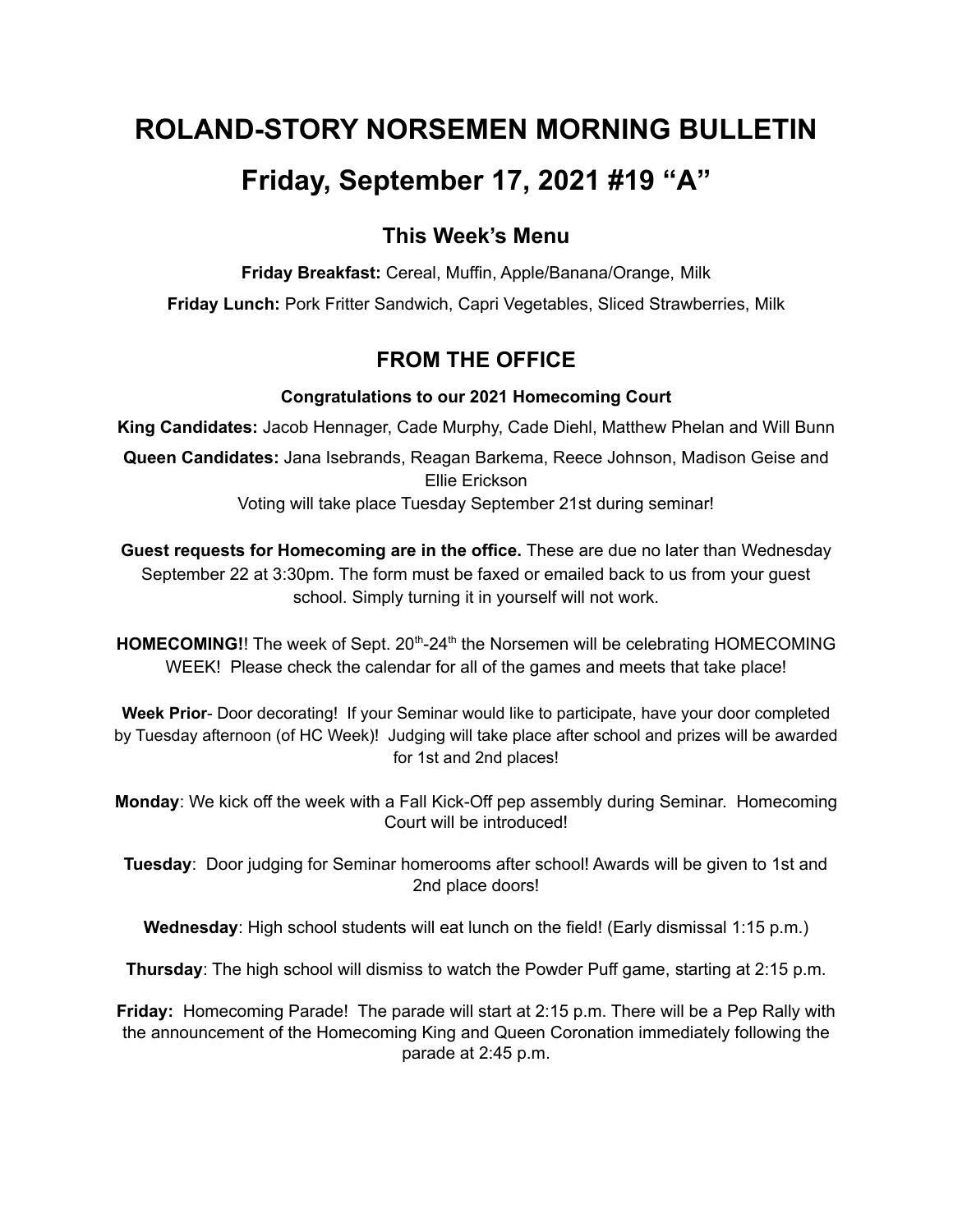### **Homecoming Week Themes 9/20-9/24**

**Monday: Class Color Day**

9th-Yellow, 10th- Blue, 11th- Green, 12th- Pink, Staff- Purple

**Tuesday: Decade Day**

**Wednesday: Denim Day**

**Thursday: Hawaiian Day**

**Friday: Norsemen Spirit Day** ⚫️

## **From the Counselor's Office:**

#### **[COUNSELOR'S](https://docs.google.com/document/d/1vmwczNPbDzXe9vFaG5LJMQ7NYDv-i4oQJHybqA65TUc/edit?usp=sharing) FOLDER**

#### *I plan to attend DMACC! (Seniors)*

*Any senior that plans to attend DMACC for the F'2022 should attend a college application session on Tuesday, September 28, during Seminar. A DMACC representative will be here during Seminar to help you with this application. Sign up in Mrs. Heisterkamp's office.*

#### **Scholarships**

\*University of Iowa: [Strayer-Rairden](https://drive.google.com/file/d/19dd2KrYVSWYKX2eleClYPvARc5_M10rR/view?usp=sharing) Scholarship- \$1,000 (renewable) due 1/31. Going to U of I and has declared Physics or Astronomy as their major

\*Most Valuable Student Contest by Elks National [Foundation](https://www.elks.org/scholars/scholarships/mvs.cfm)- \$1,000-\$12,500 due 11/15 For 4yr degree/full time basis. Do not have to be related to Elks members.

\*Legacy Awards by Elks National [Foundation-](https://www.elks.org/scholars/scholarships/Legacy.cfm) \$4,000 due 2/7 For children or grandchildren of Elks members.

[\\*StudentScholarsihps.org](https://drive.google.com/file/d/15_QGMs4o4nf-uHxHY58Ue31_w-7Qw42k/view?usp=sharing)

1) Be Bold Scholarship- \$25,102 due 9/30 2) Good Fortune Scholarship- \$1,000 due 9/30 3) CollegeXpress Scholarship- \$10,000 due 9/30 4) Nitro Scholarship- \$2,000 due 9/30 5) SP High School Scholarship- \$10,000 due 9/30 6) Women's Ministries Scholarship Program- \$20,000 due 10/15 7) NACME Scholarships- \$5,000 due 10/30 8) Coca-Cola Scholars Program- \$20,000 due 10/31 9) Duckett Local Conservation Scholarship- \$1,000 due 10/31 10) Pursuing a Positive Impact Scholarship- \$3,000 due 10/31 11) Builders' Association Scholarship- \$3,000 due 11/1